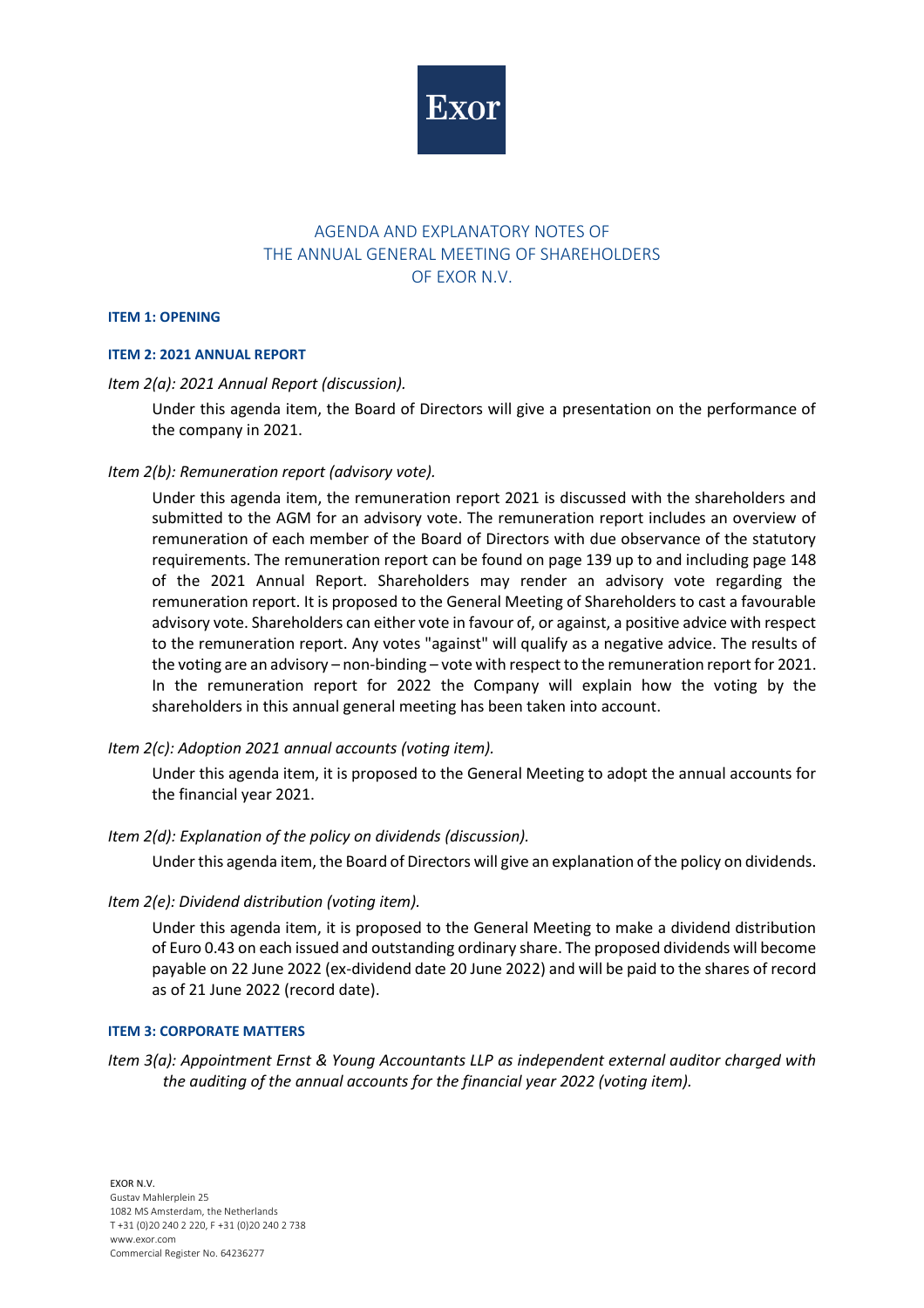

Under this agenda item, it is proposed to instruct Ernst & Young to audit the annual accounts for the financial year 2022.

## *Item 3(b) Appointment Deloitte Accountants B.V. as independent external auditor charged with the auditing of the annual accounts for the financial year 2023 (voting item).*

For the selection of an external auditor for the financial year 2023, the Company has initiated a procedure for the selection of a new audit firm. In this respect a key focus point for the Board of Directors was the continuation of an efficient and effective statutory audit of the Company and consolidated financial statements. The procedure to select a suitable candidate for a new audit firm was held in the second half of 2021 with a leading role for the Audit Committee. As part of the selection process the Company received proposals from three short-listed audit firms.

After careful consideration and taking into account the profile of the external auditor, the requirements in relation to independence and after assessing the quality, and also considering the nature and activities of the Company, the Audit Committee recommended Deloitte Accountants B.V. for the role of external auditor of the Company for the financial year 2023. The decision to engage Deloitte was based upon the overall better proposal in terms of price and team composition as compared to the other offers. This recommendation received full support from the Board of Directors.

Therefore, under this agenda item, it is proposed to instruct Deloitte Accountants B.V. to audit the annual accounts for the financial year 2023.

### *Item 3(c): Amendment of the remuneration policy (voting item).*

Under this agenda item, it is proposed to the general meeting to approve the amended remuneration policy.

During the past year, the compensation and nominating committee (the "**CNC**") reviewed its approach to variable compensation for the Executive Directors, taking into account the longterm strategic opportunities of Exor and the view of its shareholders, expressed since the vote of the shareholders' meeting on the previous remuneration policy in 2020. A recurring theme in our shareholders' feedback has been the strong preference for long-term performance-based share incentives as the prime remuneration component, rather than time-restricted share awards and options awarded under the previous policies.

This amended remuneration policy offers a fundamental change in the structure of the executive remuneration package. It will become primarily at risk with high performance conditions and is geared towards long-term value creation. The focus on the long-term incentive ("**LTI**") consisting of performance elements only, that are largely dependent on Exor's performance and results, reflects Exor's long-term perspective and ensures the interests of the Executive Directors are aligned with those of Exor.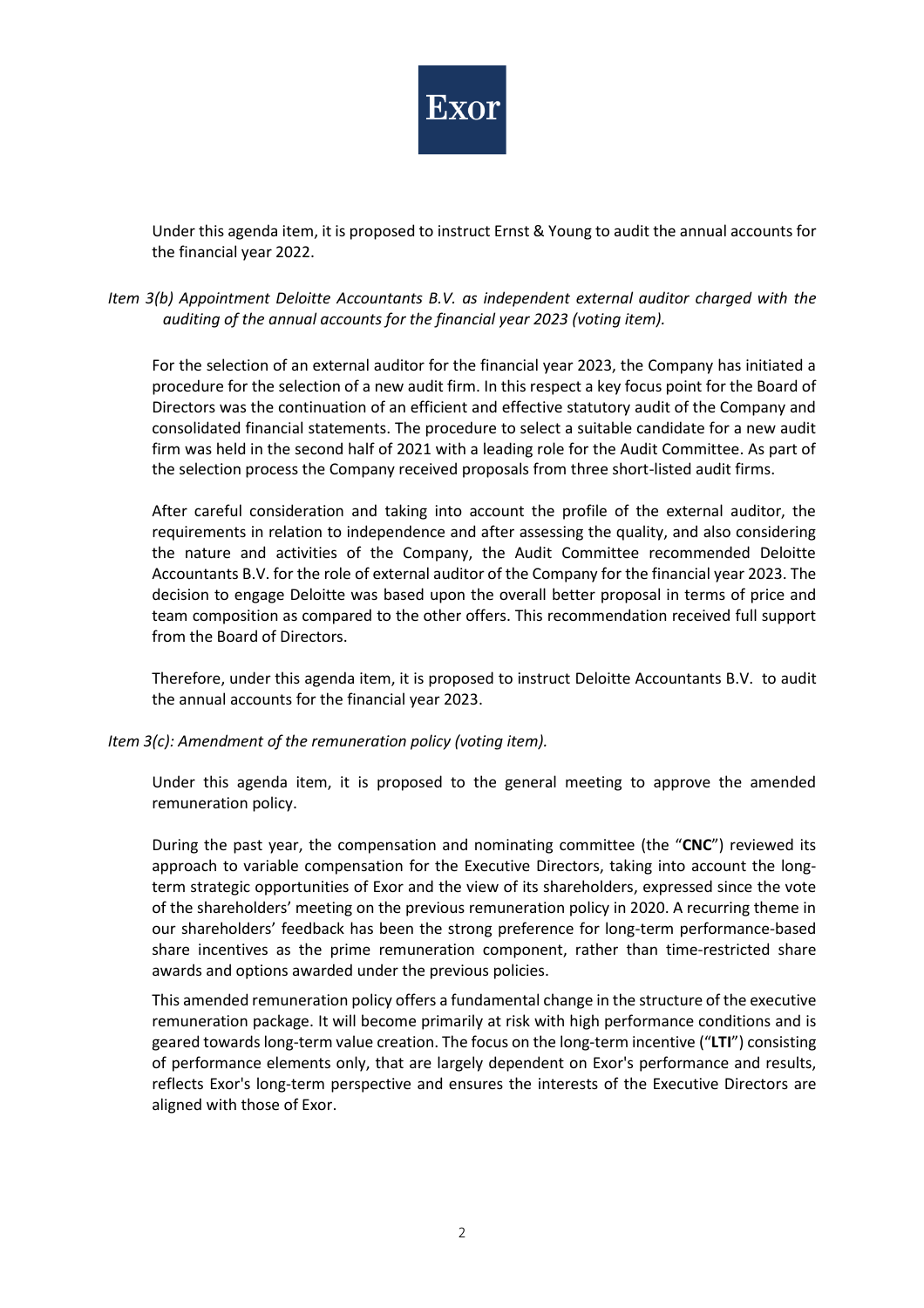

The short-term incentive ("**STI**") is being changed, and the value is decreased substantially in line with a reduction of the base salary. The financial metrics will be directly related to the value for shareholders, Exor's capital structure and cash returns realized which differentiates them from the return-based metrics of the LTI.

A structural change of the remuneration policy focuses on the LTI that, up to 2021, consisted of a grant of options to a value of US\$ 4 million per year. The new remuneration policy contains the framework pursuant to which LTI grants to Executive Directors can be made. As of 2022, the new remuneration policy will provide for an annual grant of performance share units ("**PSUs**") to a value of up to EUR 6 million. Next to the remuneration policy, further terms and conditions in relation to a PSU grant are laid down in the Exor Performance Share Unit Plan 2022 – 2024 (the "**PSU Plan**"). With respect to any awards under the PSU Plan to Executive Directors, the PSU Plan has been drafted reflecting the framework as set out in the remuneration policy pursuant to which grants to Executive Directors can be made. The PSU Plan is subject to the general meeting's approval as a regulation to grant shares to Executive Directors within the meaning of article 2:135 (5) Dutch Civil Code ("**DCC**"), for which reference is made to agenda item 3(d), which contains an overview of (i) the maximum number of Shares (as defined below) that can be granted to Executive Directors under the PSU Plan, (ii) the criteria for a grant, and (iii) the criteria for an amendment to the PSU Plan.

The increase in value, compared to the previous LTI reflects the increase of risk as the pay-out can be zero. At the end of the three-year plan period, when the performance targets are met in full, all PSUs granted will vest, which means that the relating ordinary shares in the capital of Exor ("**Shares**") will be delivered to the Executive Director.

In designing the remuneration policy, the CNC has considered to include Environment, Social and Governance targets that are pertinent to Exor's strategy. The CNC has found however that to date, no measurable and sufficiently pertinent metrics are available, although their development is in progress. If and when relevant measurable and predictable ESG metrics become available, the CNC will submit a proposal for their inclusion in the LTI metrics through an update of the remuneration policy to the annual general meeting.

The remuneration package for the Non-Executive Directors only contains one change compared to the remuneration package that has been approved by the AGM in 2020, being an amount of fixed remuneration for Non-Executive Directors that are a member of the newly installed Environmental, Social and Governance Committee is now also included (being EUR 7,500 for each member and EUR 10,000 for the Chair).

The proposed revised remuneration policy of the Board of Directors is available for inspection at Exor's offices as well as on Exor's website: [www.exor.com.](http://www.exor.com/)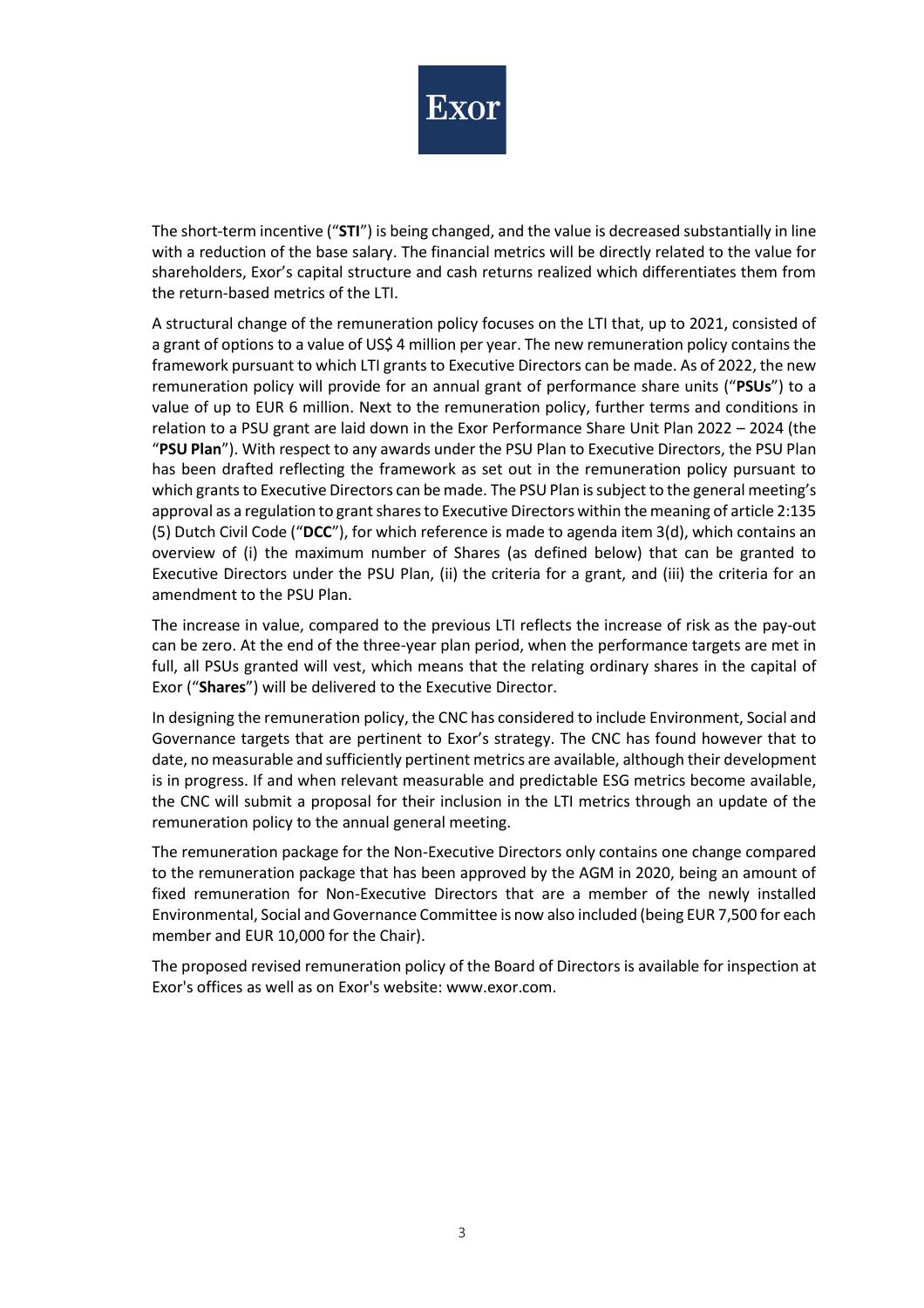

### *Item 3(d): Approval of new share incentive plan (voting item).*

Under this agenda item, it is proposed by the Board of Directors to approve the Exor Performance Share Unit Plan 2022 – 2024 (the "**PSU Plan**") as a regulation to receive shares for Executive Directors within the meaning of article 2:135 (5) of the Dutch Civil Code ("**DCC**").

With respect to any awards under the PSU Plan to Executive Directors, the PSU Plan has been drafted reflecting the framework as set out in the remuneration policy pursuant to which grants to Executive Directors can be made. In accordance with the remuneration policy, the PSU Plan contains the further terms and conditions for the grant of so called "performance share units", being conditional rights to receive ordinary shares in the capital of Exor ("**PSUs**"). PSUs may become unconditional after a three-year vesting period, subject to the Performance Conditions (as defined below) and continued employment.

Please find below, in accordance with article 2:135 (5) DCC, an overview of (i) the maximum number of shares that can be granted to Executive Directors under the PSU Plan, (ii) the criteria for a grant, and (iii) the criteria for an amendment to the PSU Plan.

The objective of the PSU Plan is to: (i) align the interests of the Executive Directors with those of Exor's shareholders and other stakeholders; (ii) motivate the attainment of Exor's financial and other performance goals and reward sustained long-term value creation; and (iii) serve as an important attraction and long-term variable remuneration instrument to strengthen on-going long-term commitment to Exor.

The PSU Plan applies from 2022 through 2024. If a grant would take place as at the date of this AGM invitation, the total number of Shares that can be granted to the Executive Director under the PSU Plan would amount to 1.353.383 Shares, in case of maximum performance taking into account the below Performance Conditions (as defined below). This number is based on the average closing price of a Share over the last 30 trading days prior to the date of the convocation of AGM. The exact maximum number of Shares that could be granted under the PSU Plan is to be determined on the basis of the average closing price of a Share over the last 30 trading days prior to the date of grant.

Each year a grant of PSUs to a value of EUR 6 million can be awarded to the Executive Director, in accordance with the remuneration policy. The number of PSUs to be conditionally granted will be calculated by taking the average closing price of a Share over the last 30 trading days prior to the date of grant. Appropriately stretching targets will be set at grant over a 3-year period for the two equally weighted performance measures: absolute total shareholder return ("**TSR**") and net asset value ("**NAV**") relative to the MSCI-World Index (the "**Performance Conditions**"). An additional vesting requirement is continued employment, subject to the leaver arrangements set out in the remuneration policy and the PSU Plan.

| Performance level | <b>TSR (CAGR)</b> | NAV (CAGR) vs MSCI-WI |
|-------------------|-------------------|-----------------------|
| <b>Threshold</b>  | 4%                | Not applicable*       |
| Target            | 8%                | 0%                    |
| Maximum           | 20%               | 10%                   |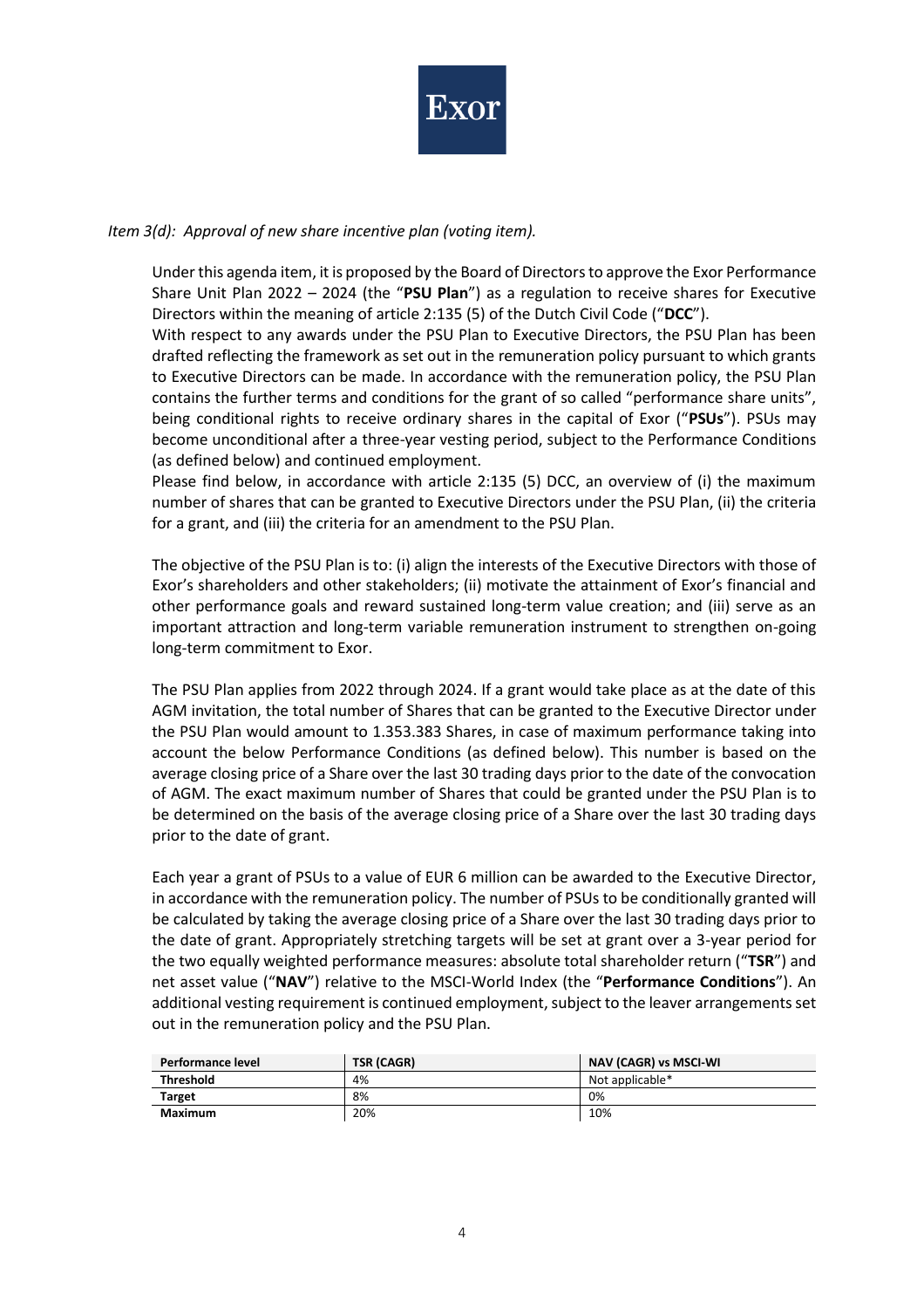

\* For NAV, the target level is the same as the threshold level. When NAV growth falls short of MSCI growth, no vesting takes place.

The percentage of PSUs that will vest after the three-year vesting period under the PSU Plan is set out below, provided that linear vesting will apply between performance levels:

| Performance level           | <b>Executive Directors</b> |
|-----------------------------|----------------------------|
| <b>Below threshold</b>      | 0%                         |
| TSR Threshold (0.5x target) | 50%                        |
| Target                      | 100%                       |
| Maximum                     | 300%                       |

At the end of the three-year plan period, when the Performance Conditions are met in full, all PSUs granted will vest, which means that the relating Shares will be delivered to the Executive Director. The maximum vesting opportunity is equivalent to 3 times the number of Shares corresponding to the PSUs granted and will be awarded when the TSR has a compounded annual growth rate of at least 20% and the NAV has an CAGR of 10% or more above the index. When TSR performance is at threshold, half of the PSUs granted in respect of the TSR target, i.e. 25% of the total PSUs granted, will vest, whereas, when performance is below threshold, no vesting takes place and the part of the grant is forfeited. For NAV performance, the target level is in effect the threshold, i.e. when NAV growth falls short of MSCI growth, no vesting takes place and the part of the grant is forfeited. Subsequent to vesting, an additional 2-year holding period applies to the Shares to ensure sustainable performance and bringing the total holding period after grant to five years in compliance with the Dutch Corporate Governance Code.

Any awards to Executive Directors under the PSU Plan are subject to customary leaver provisions, which are to be interpreted and applied by the Board of Directors in its sole and absolute discretion. Under the PSU Plan, good leavers may be entitled to a vested portion of their awards on cessation of appointment on a pro-rated basis. Good leavers are defined as those who leave because of death, injury, ill-health, disability or the sale of Exor. The Board of Directors will also have the discretion to determine that any other leaver should be treated as a good leaver. Bad leavers' awards will lapse without any consideration being due.

In the event of a change of control, the Board of Directors may determine that: (i) the PSUs will be substituted by an equivalent award; (ii) the Performance Conditions are waived; (iii) vesting of the PSUs is accelerated; or (iv) other measures are necessary to deviate from the PSU Plan, whereby the Board of Directors must act reasonably.

Any awards under the PSU Plan will be subject to customary malus and clawback provisions. The PSU Plan excludes the right for Executive Directors to receive dividends or dividend equivalents in respect of PSUs. Additionally, the number of PSUs awarded may be adjusted in the event of a change in Exor's Share capital that affects the value of awards made under the PSU Plan (e.g. a stock split). Customary sell-to-cover and net settlement arrangements are included regarding the Shares received by Executive Directors under the PSU Plan after the vesting date.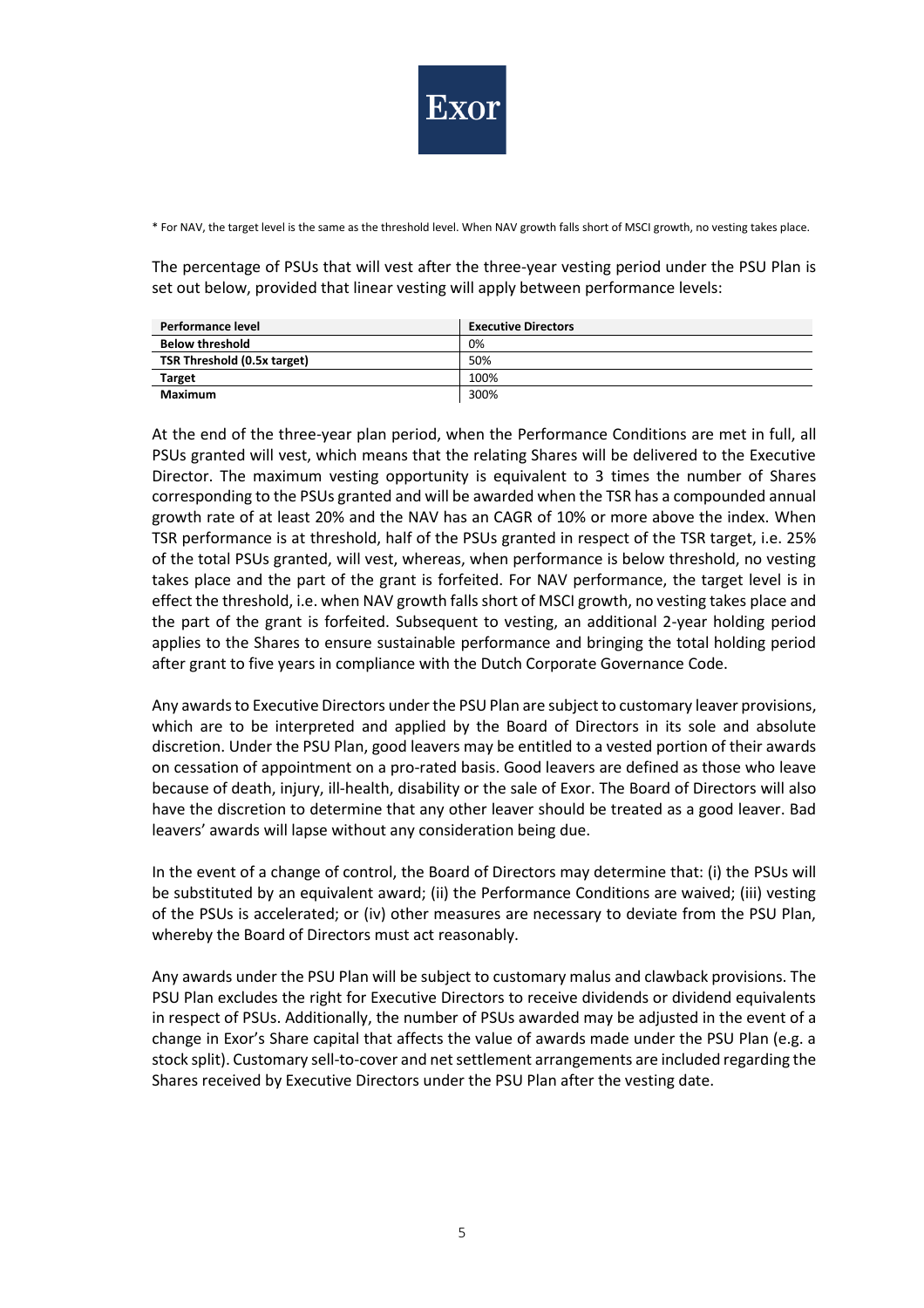

The PSU Plan may be amended, altered or terminated at any time by the Board of Directors. The PSU Plan will be altered in the event of any changes in relevant laws or regulations in order to comply with such laws and regulations, as applicable from time to time. The Board of Directors may amend the provisions of an Award Notice (as defined in the PSU Plan) or the terms and condition of an award at any time. In the event of any changes in relevant laws or regulations, the Board of Directors reserves the right to amend the Award Notice in order for it to comply with such laws and regulations, as applicable from time to time.

The CNC may provide a recommendation regarding any decisions in respect of the remuneration of Executive Directors under the PSU Plan.

#### **ITEM 4: DISCHARGE OF LIABILITY**

*Item 4(a): Release from liability of the executive director (voting item).*

Under this agenda item, it is proposed to the general meeting to grant discharge to the executive director from all liability in relation to the exercise of his duties in the financial year 2021, to the extent that such exercise is apparent from the 2021 annual accounts or has otherwise been disclosed to the general meeting prior to the adoption of the 2021 annual accounts.

### *Item 4(b): Release from liability of the non-executive directors (voting item).*

Under this agenda item, it is proposed to the general meeting to grant discharge to the nonexecutive directors from all liability in relation to the exercise of their duties in the financial year 2021, to the extent that such exercise is apparent from the 2021 annual accounts or has otherwise been disclosed to the general meeting prior to the adoption of the 2021 annual accounts.

#### **ITEM 5: APPOINTMENT OF NON-EXECUTIVE DIRECTOR**

### *Item 5(a): Appointment of Mr. A Dumas as non-executive director (voting item).*

The Board of Directors nominates Mr. A Dumas for appointment as non-executive director for a term of one year, starting after closure of this annual general meeting of shareholders and until the closure of the annual general meeting of shareholders convened for approval of the 2022 annual accounts.

Under this agenda item, it is therefore proposed to appoint Mr. A Dumas as non-executive director in accordance with the nomination by the Board of Directors. The details required under articles 142 (3) of Book 2 of the Dutch Civil Code are attached to these explanatory notes. Mr. A Dumas is considered independent within the meaning of the Dutch Corporate Governance Code and meets the requirements under section 142a of Book 2 of the Dutch Civil Code.

#### **ITEM 6: SHARES**

*Item 6(a): The authorization of the Board of Directors to repurchase shares (voting item).*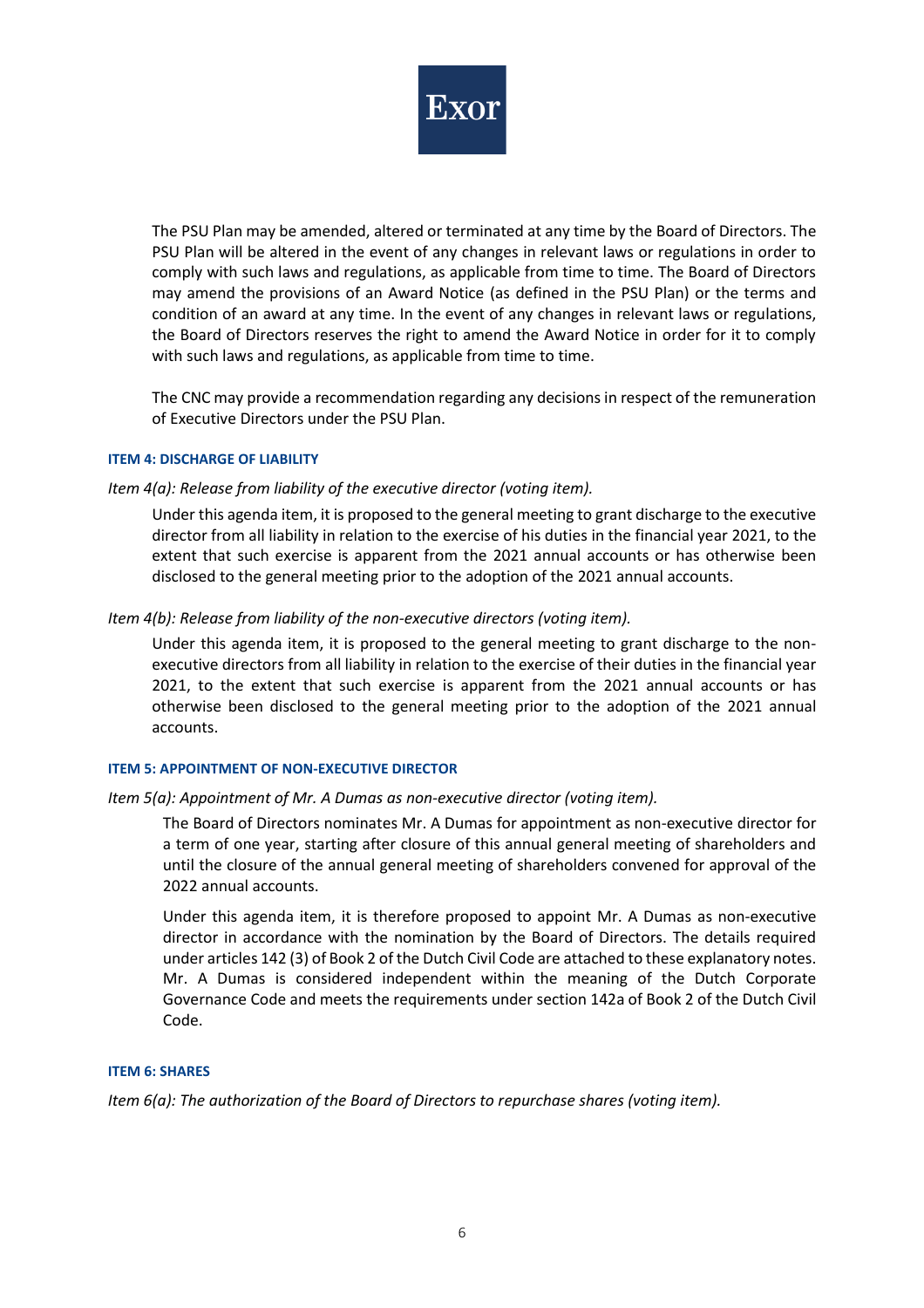

It is proposed by the Board of Directors to authorize the Board of Directors to repurchase its own fully paid-up ordinary shares, up to the maximum number of ordinary shares that can be repurchased under Dutch law, and further within the limits of Dutch law, applicable regulations and the company's articles of association through a purchase on the stock exchange or otherwise for a term of 18 months starting from the date of the AGM against a repurchase price between, on the one hand, the nominal value of the shares concerned and, on the other hand, an amount of 110% of the reference price recorded for the ordinary shares on Euronext Milan (formerly known as "Mercato Telematico Azionario") on the day before each transaction is made or, in the event of purchases carried out through public purchase or exchange offerings on the day before the disclosure to the public. The maximum amount to be used for the repurchase of ordinary shares will be EUR 500,000,000.

### *Item 6(b): The authorization of the Board of Directors to cancel repurchased shares (voting item).*

It is proposed by the Board of Directors to approve the cancellation of ordinary shares held or to be held as treasury stock pursuant to agenda item 6(a), such in accordance with Article 10 of the company's articles of association. The Board of Directors may in its sole discretion take a decision whether or not to execute the cancellation. The purpose of the cancellation of repurchased ordinary shares is to optimize the capital structure of the company and to create more flexibility for the company to manage its capital.

Under this proposal, the cancellation of ordinary shares then held in treasury by the company may be executed in parts at any time as further determined by the Board of Directors. A resolution of the Board of Directors to that extent is required to be deposited with the Dutch commercial register, following which the statutory procedure of Section 2:100 of the Dutch Civil Code will be followed. The resolution will state the number of ordinary shares to be cancelled at that time.

#### **ITEM 7: CLOSE OF MEETING**